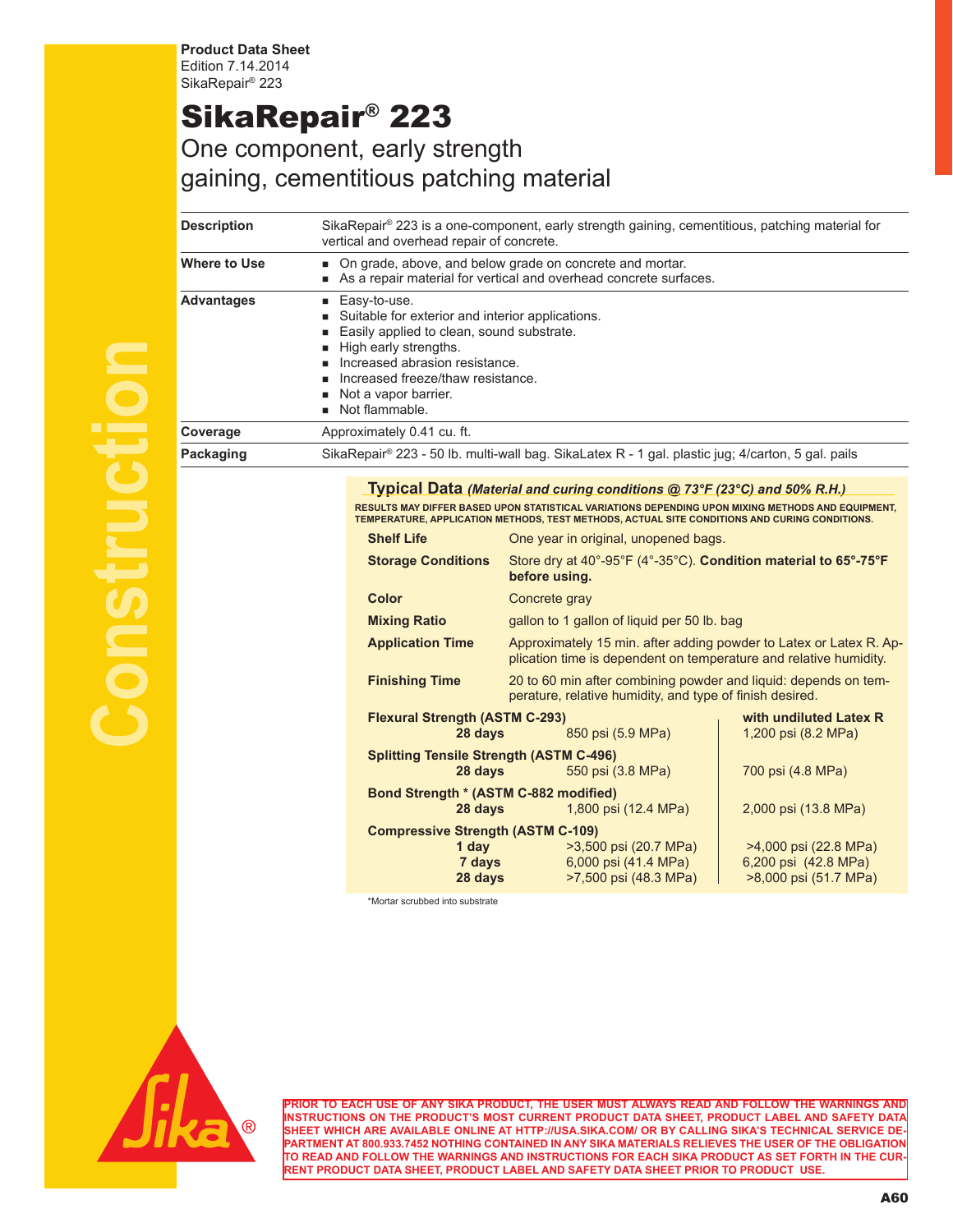| <b>How to Use</b>              |                                                                                                                                                                                                                                                                                                                                                                                                                                                                                                                                                                                                                                                                                                                                                                                                                                                                                                                                                                                                                     |
|--------------------------------|---------------------------------------------------------------------------------------------------------------------------------------------------------------------------------------------------------------------------------------------------------------------------------------------------------------------------------------------------------------------------------------------------------------------------------------------------------------------------------------------------------------------------------------------------------------------------------------------------------------------------------------------------------------------------------------------------------------------------------------------------------------------------------------------------------------------------------------------------------------------------------------------------------------------------------------------------------------------------------------------------------------------|
| <b>Surface Preparation</b>     | Remove all deteriorated concrete, dirt, oil, grease, and all bond-inhibiting materials from surface. Be<br>sure repair area is not less than 1/4 inch in depth. Preparation work should be done by scabbler or<br>other appropriate mechanical means to obtain an exposed aggregate surface with a minimum surface<br>profile of $\pm\sqrt{2}$ inch (CSP-6). Saturate surface with clean water. Substrate should be saturated surface<br>dry (SSD) with no standing water during application.                                                                                                                                                                                                                                                                                                                                                                                                                                                                                                                       |
| Priming                        | For priming of reinforcing steel use Sika® Armatec® 110 EpoCem (consult Technical Data Sheet).                                                                                                                                                                                                                                                                                                                                                                                                                                                                                                                                                                                                                                                                                                                                                                                                                                                                                                                      |
|                                | <b>Concrete Substrate:</b> Prime the prepared substrate with a brush or sprayed applied coat of Sika®<br>Armatec® 110 EpoCem (consult Technical Data Sheet). Alternately, a scrub coat of SikaRepair® 223<br>can be applied prior to placement of the mortar. The repair mortar has to be applied into the wet scrub<br>coat before it dries.                                                                                                                                                                                                                                                                                                                                                                                                                                                                                                                                                                                                                                                                       |
| <b>Mixing</b>                  | With water: Wet down all tools and mixer to be used. Add approximately 34 gallon of water to mix-<br>ing vessel. Slowly add 1 bag of SikaRepair® 223 while continuing to mix. Mechanically mix with a<br>low-speed drill (400-600 rpm) and Sika paddle. 1/4 gallon of water may be added to achieve desired<br>consistency. Do not over water. Maintain a mix temperature of 65°-75°F for maximum performance by<br>using hot or cold water as needed.<br>With Latex R: Pour 34 gallon of SikaLatex® R into the mixing container. Slowly add powder while<br>continuing to mix mechanically as above. Add remaining SikaLatex® R (up to $1/4$ gallon) to adjust the<br>desired consistency.                                                                                                                                                                                                                                                                                                                         |
|                                | note: SikaLatex® R must be protected from freezing. If frozen, discard.                                                                                                                                                                                                                                                                                                                                                                                                                                                                                                                                                                                                                                                                                                                                                                                                                                                                                                                                             |
|                                | With diluted Latex R: SikaLatex® R may be diluted up to 5:1 (water:SikaLatex® R) for projects requiring minimal<br>polymer-modification. Pour 34 gallon of the mixture into the mixing container. Slowly add powder and mix as<br>above. Add remaining diluted SikaLatex® R (up to $1/4$ gallon) to adjust the desired consistency.                                                                                                                                                                                                                                                                                                                                                                                                                                                                                                                                                                                                                                                                                 |
| <b>Application</b>             | At the time of application, surfaces should be saturated surface dry (SSD) with no standing water.<br>Mortar must be scrubbed into the substrate, filling all pores and voids. Force material against edge of<br>repair, working toward center. After filling repair, consolidate, then screed. Material may be applied in<br>multiple lifts. The thickness of each lift not to be less than 1/2 inch minimum. Where multiple lifts are<br>required score top surface of each lift to produce a roughened surface for next lift. Allow preceding lift<br>to reach final set, 30 minutes minimum before applying fresh material. Saturate surface of the lift with<br>clean water. Scrub fresh mortar into preceding lift. Allow mortar to set to desired stiffness, then finish<br>with wood or sponge float for a smooth surface, or texture as required. For repairs greater than 1 inch<br>in depth, the use of SikaRepair® 222 extended with coarse aggregate, and appropriate formwork is<br>also recommended. |
|                                | Important: Maximum bond is achieved with application of a scrub coat on properly prepared, saturated<br>surface dry (SSD) substrate.                                                                                                                                                                                                                                                                                                                                                                                                                                                                                                                                                                                                                                                                                                                                                                                                                                                                                |
| <b>Tooling &amp; finishing</b> | As per ACI recommendations for portland cement concrete, curing is required. Moist cure with wet<br>burlap and polyethylene, a fine mist of water or a water based compatible curing compound. Curing<br>compounds adversely affect the adhesion of following lifts of mortar, leveling mortar or protective coat-<br>ings. Moist curing should commence immediately after finishing. Protect freshly applied mortar from<br>direct sunlight, wind, rain and frost.                                                                                                                                                                                                                                                                                                                                                                                                                                                                                                                                                 |
| Limitations                    | Application thickness: (with water and diluted Latex R) Minimum $\frac{1}{4}$ inch (6 mm). Maximum in one<br>lift 1.5 inch (38 mm).<br>■ Application thickness: (with undiluted Latex R) Minimum 1/6 inch (3 mm). Maximum in one lift 1.5<br>inch (38 mm).<br>$\blacksquare$ Minimum ambient and surface temperatures 45°F ( $7^{\circ}$ C) and rising at time of application.<br>Use only potable water.<br>Do not use solvent-based curing compound.<br>As with all cement based materials, avoid contact with aluminum to prevent adverse chemical<br>reaction and possible product failure. Insulate potential areas of contact by coating aluminum bars,<br>rails, posts etc. with an appropriate epoxy such as Sikadur® Hi-Mod 32.                                                                                                                                                                                                                                                                            |





**PRIOR TO EACH USE OF ANY SIKA PRODUCT, THE USER MUST ALWAYS READ AND FOLLOW THE WARNINGS AND INSTRUCTIONS ON THE PRODUCT'S MOST CURRENT PRODUCT DATA SHEET, PRODUCT LABEL AND SAFETY DATA SHEET WHICH ARE AVAILABLE ONLINE AT HTTP://USA.SIKA.COM/ OR BY CALLING SIKA'S TECHNICAL SERVICE DE-PARTMENT AT 800.933.7452 NOTHING CONTAINED IN ANY SIKA MATERIALS RELIEVES THE USER OF THE OBLIGATION TO READ AND FOLLOW THE WARNINGS AND INSTRUCTIONS FOR EACH SIKA PRODUCT AS SET FORTH IN THE CUR-RENT PRODUCT DATA SHEET, PRODUCT LABEL AND SAFETY DATA SHEET PRIOR TO PRODUCT USE.**

> Sika and SikaRepair® are registered trademarks. Printed in Canada.